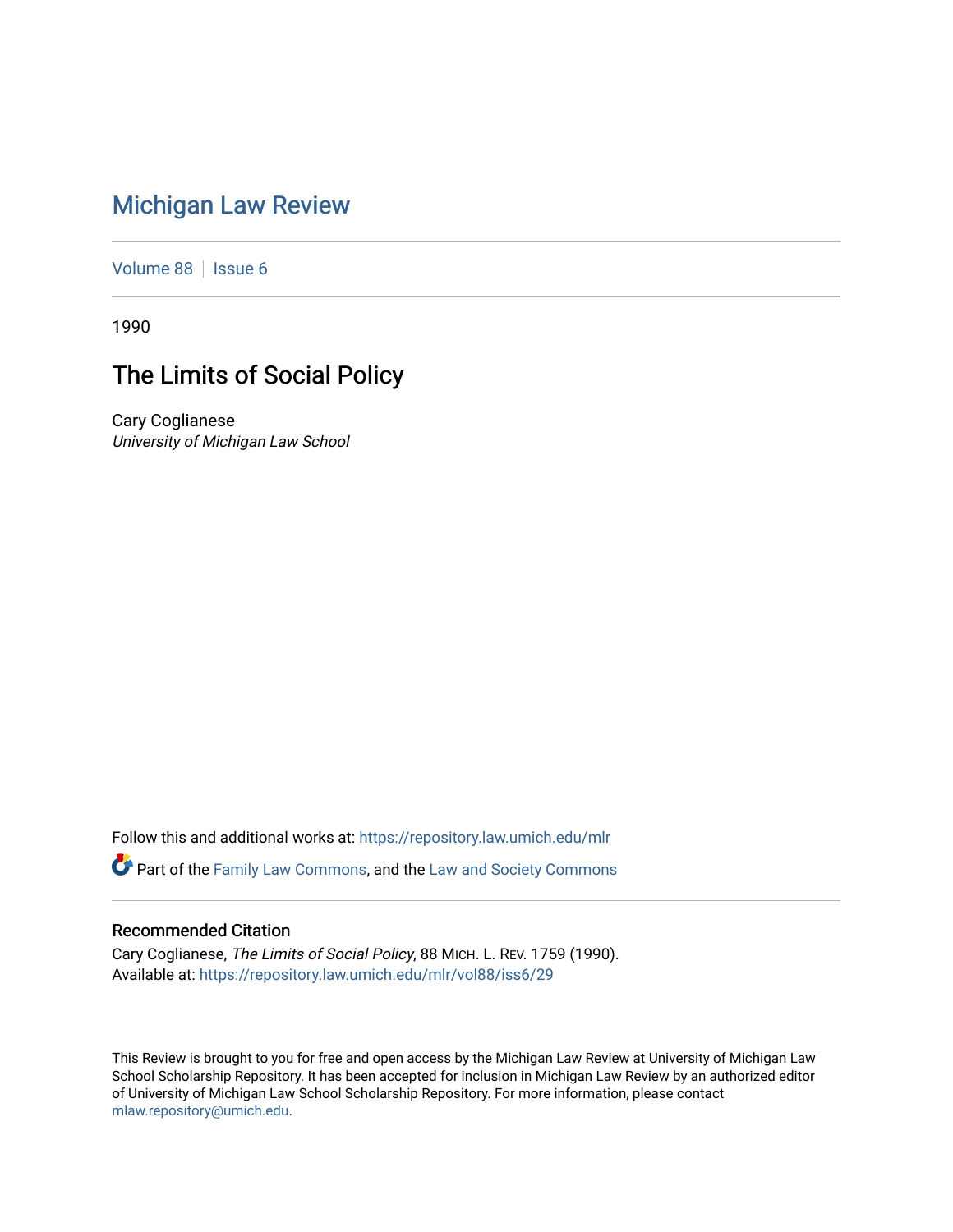THE LIMITS OF SOCIAL POLICY. By *Nathan Glazer.* Cambridge: Harvard University Press. 1988. Pp. i, 215. \$22.50.

In *The Limits of Social Policy*, Nathan Glazer<sup>1</sup> challenges the belief that laws and government programs can solve society's problems. The essays in this book, written by Glazer at various times during the past twenty years, are linked by the concern that federal social programs can create new problems at the same time that they address old ones. Glazer believes that the effectiveness of social policy<sup>2</sup> is limited by our incomplete knowledge about the complex problems facing society and by the inherent tendency for government programs to replace, and thereby weaken, the traditional social structures of family, church, and ethnic or neighborhood group. Glazer's analysis, although it unfortunately neglects to emphasize the political and institutional constraints on social policy, otherwise provides a healthy reminder of the difficulties government can face in shoring up the parts of society that are breaking down.

Glazer's main target is what he calls the "social engineering" (p. 42) or "liberal" view of social policy (p. 3). The liberal view, according to Glazer, holds that government possesses the capacity to understand and resolve the causes of social strife, and that for every social problem there exists a government policy that will solve it (p. 3). This perspective, which Glazer believes dominated government and academic circles in the 1960s and early 1970s (pp. 2, 42), presupposes that with proper government policies, human behavior can be changed and the human condition improved (p. 42). Glazer rejects, however, this "optimistic evaluation of human and social scientific capacities," and argues that the liberal view fails to account for the limitations inherent in social policy (p. 42).

One of these inherent limits is a lack of knowledge and competence (pp. 6-7, 147-49). Although today we know much more about social problems than ever before (p. 6), Glazer argues that we are now paradoxically more uncertain about social policy:

More knowledge should permit us to take more confident and effective

<sup>1.</sup> Nathan Glazer is a Professor of Education and Sociology at Harvard University, and is the author of numerous articles and books, including AFFIRMATIVE DISCRIMINATION: ETHNIC INEQUALITY AND PUBLIC POLICY (2d ed. 1987); THE URBAN PREDICAMENT (W. Gorham & N. Glazer eds. 1976); and *Should Judges Administer Social Services?,* PUB. INTEREST, Winter 1978, at 64. Professor Glazer also served as an urban sociologist in the Housing and Home Finance Agency during the Kennedy Administration. P. 1.

<sup>2.</sup> Glazer never clearly or discretely defines the term "social policy," but throughout *The Limits of Social Policy* he uses the term broadly to mean any law or governmental program intended to alleviate a social problem. Although much of Glazer's attention in this book is given to policies dealing with poverty, social policy also encompasses such matters as housing, education, health care, crime, families, the elderly, and drug abuse.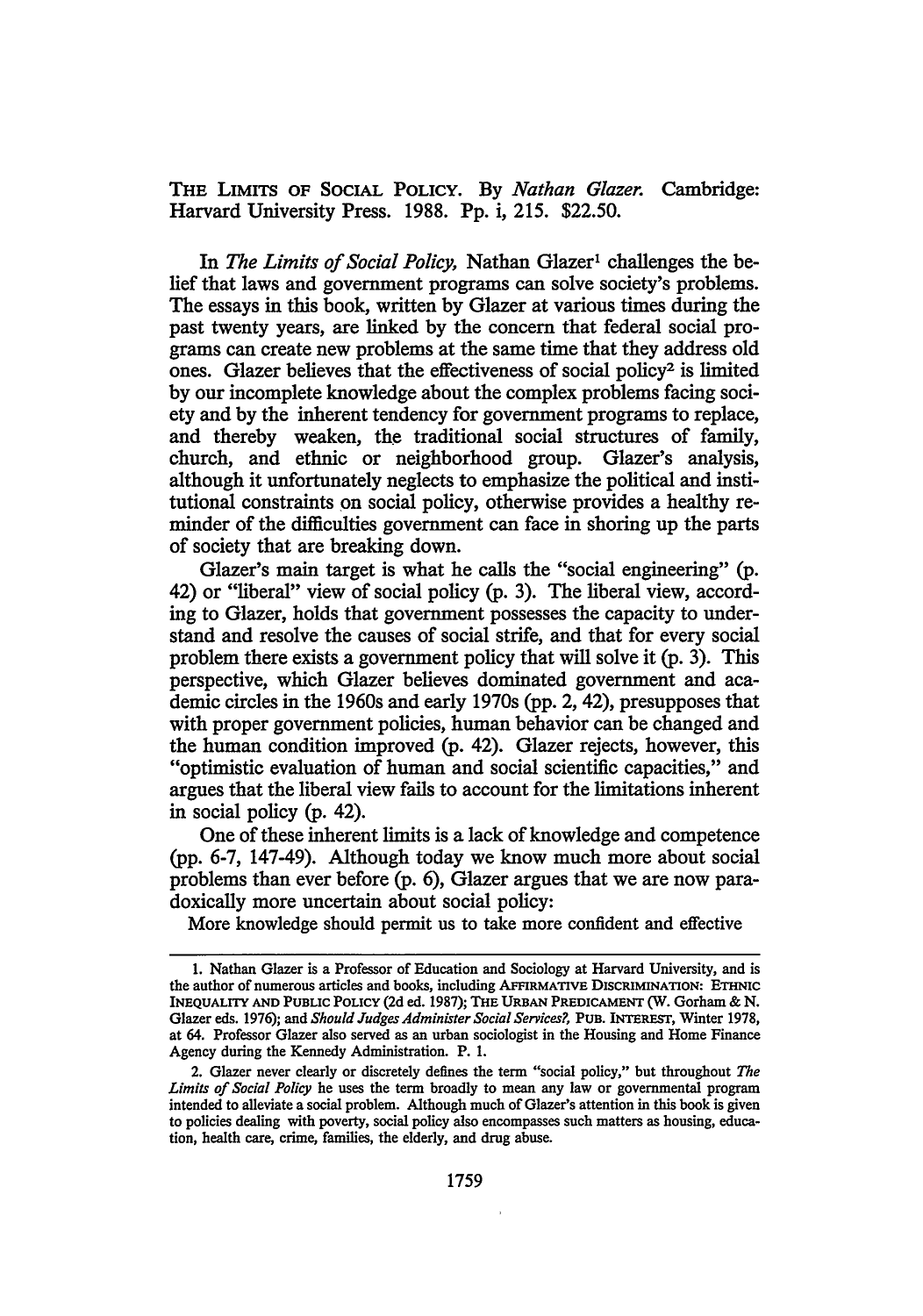action. But it also appears that whatever great actions we undertake today involve such an increase in complexity that we act generally with less knowledge than we would like to have, even if with more than we once had. [p. 7]

Though far from original,<sup>3</sup> Glazer's general point seems correct. Developing effective public policies can require a considerable body of knowledge about complex social behavior. We do not yet have the information or the cognitive tools needed to make completely accurate predictions about this behavior, and until we do our social policy will remain, at least in this sense, limited.

A second limit on social policy, according to Glazer, is the inherent tendency of government social programs to replace "traditional" ways of coping through the family, church, ethnic group, neighborhood, and voluntary organization (pp. 7, 91, 103, 114, 139, 141-43). Social policy "weakens the position of these traditional agents and further encourages needy people to depend on the government for help rather than on the traditional structures" (p. 7). Glazer argues that the strength of these traditional structures is essential in today's society (pp. 140-46) and that social policy can, at best, achieve only limited success because it displaces these structures. Although Glazer unfortunately leaves unexplored many questions about these traditional structures,<sup>4</sup> he is surely right to acknowledge that government social policies affect  $-$  often in unintended and undesirable ways  $$ preexisting social relationships.

Glazer illustrates the limitations on social policy by examining the history of the Aid to Families with Dependent Children program, commonly known as "welfare." In focusing on welfare, however, Glazer may be seen as picking apart a straw man. After all, almost nobody is satisfied with welfare.<sup>5</sup> Conservatives think it breeds depen-

5. *See, e.g.,* D. ELLWOOD, POOR SUPPORT 4 (1988) (describing why "[e)veryone hates welfare"); Shapiro, Patterson, Russell & Young, *The Polls: Public Assistance, Sl* PUB. OPINION Q. 120 (1987) (explaining that "[p]ublic assistance programs for the poor are the most controversial social welfare issues in the United States.").

<sup>3.</sup> Robert Merton, for example, pointed out the knowledge-based limitation on social policy in 1936. Merton, *The Unanticipated Consequences of Purposive Social Action,* 1 AM. Soc. REV. 894 (1936).

<sup>4.</sup> Considering just one example of a "traditional structure"  $-$  the family  $-$  a number of questions arise which Glazer neglects to address. The first set of questions are definitional ones. Since the family as a social institution has changed dramatica11y throughout history, in what sense does Glazer use the term "traditional"? Is the "traditional" family merely an economic unit? A source of emotional support and identity? Two parents living with their children? Is a single-parent family a "traditional structure" for Glazer? Even if we can resolve these definitional questions, another; more evaluative, set of questions emerges. Might not a given social policy be worth adopting even though it might affect the "traditional structure" of the family? Although welfare support for single mothers, for instance, is often cited as encouraging families to break up, might many of these families already have been near the breaking point? Although Glazer may very well answer these last two questions in the negative, by not responding to such sorts of questions he fails to justify as adequately as he could his claim that social policy is inherently limited because it affects "traditional structures."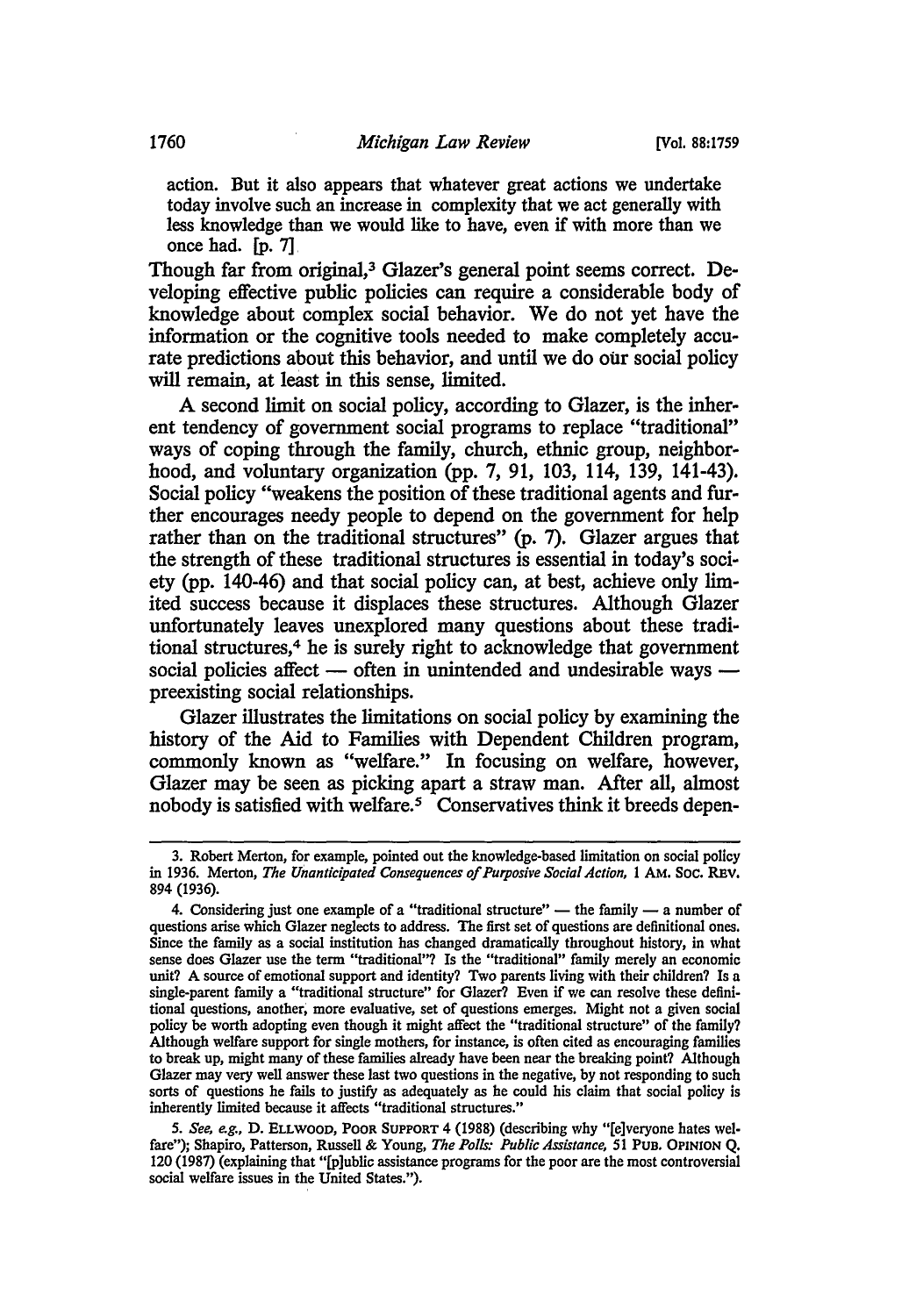dency. Liberals think it is inadequately funded. And welfare recipients find that it fosters stigmatization and humiliation. Glazer therefore finds that welfare quite easily supports his contention about the limited nature of social policy.6 For Glazer's purposes, though, welfare serves less as a straw man and more as a worst-case scenario of the liberal view of social policy. Despite "heady hopes" in the 1960s that government and social science could win the War on Poverty, the number of poor in the United States, for whatever reason,<sup>7</sup> actually increased as government programs expanded.

The best way to deal with poverty or any other social problem, Glazer urges, is to strengthen the "traditional," or "fine," structures of society. 8 However, it is not at all clear from *The Limits of Social Policy* how we can do this. Glazer himself admits that "[d]espite every effort to adapt social policy to the needs of the fine structure[s] of society, one senses, with some gloom, that it is not an easy task. It is easier to recognize these needs symbolically than to do something about them in concrete policy" (p. 146).

One way to begin to do something about them, says Glazer, is to "think of ways to meet needs with a lesser degree of dependence on public action" (p. 139). Toward this end, Glazer advocates marketoriented policies such as education or housing vouchers (pp. 109-11), privatization of social services (pp. 125-26), and reliance on voluntary and private philanthropic efforts (p. 139). Glazer does not, though, call for a complete dismantling of government programs. Indeed, he finds attractive a variety of proposals for new government programs, including income allowances for children (p. 92), free health care for children (p. 92), universal catastrophic medical insurance (p. 93), and health insurance and disability benefits for all workers (pp. 34, 96).

Glazer steers clear, however, of supporting any one single public program that claims to solve all or most social maladies. This is one of

<sup>6.</sup> Glazer would have had a much harder time demonstrating his thesis had he chosen to focus on Social Security. Although Social Security has had problems of its own, it has succeeded in providing for many retired and disabled workers and their families and is widely supported by the public. *See, e.g.,* Shapiro & Smith, *The Polls: Social Security,* 49 PUB. OPINION Q. 561 (1985); Sherman, *Attitudes of the American Public Toward Social Security,* Soc. SEC. BULL., Nov. 1985, at 22. In fact, owing largely to Social Security, poverty among the elderly has dropped from 35.2% in 1959 to 12.4% in 1984. D. ELLWOOD, *supra* note 5, at 41-42; *see also*  Wessel, *Benefits Beat Taxes as Income Equalizer,* Wall St. J., Dec. 28, 1988, at A2, col. 1 (According to a Census Bureau study, "Social Security benefits were three times more important than anti-poverty programs in reducing income inequality.").

<sup>7.</sup> Some students of social policy blame welfare itselffor the increase in poverty. *See, e.g.,* G. GILDER, WEALTH AND POVERTY (1981); c. MURRAY, LoSING GROUND (1984). Others attribute the increase in poverty to changes in the economy and argue that the increase would have been much higher without welfare. *See, e.g.,* Danziger & Gottschalk, *The Poverty of Losing Ground,* CHALLENGE, May-June 1985, at 32; Ellwood & Summers, *Is Welfare Really the Problem?,* PUB. INT., Spring 1986, at 57. Glazer's skeptical perspective undoubtedly belongs with the former view.

<sup>8.</sup> *See supra* note 4 and accompanying text.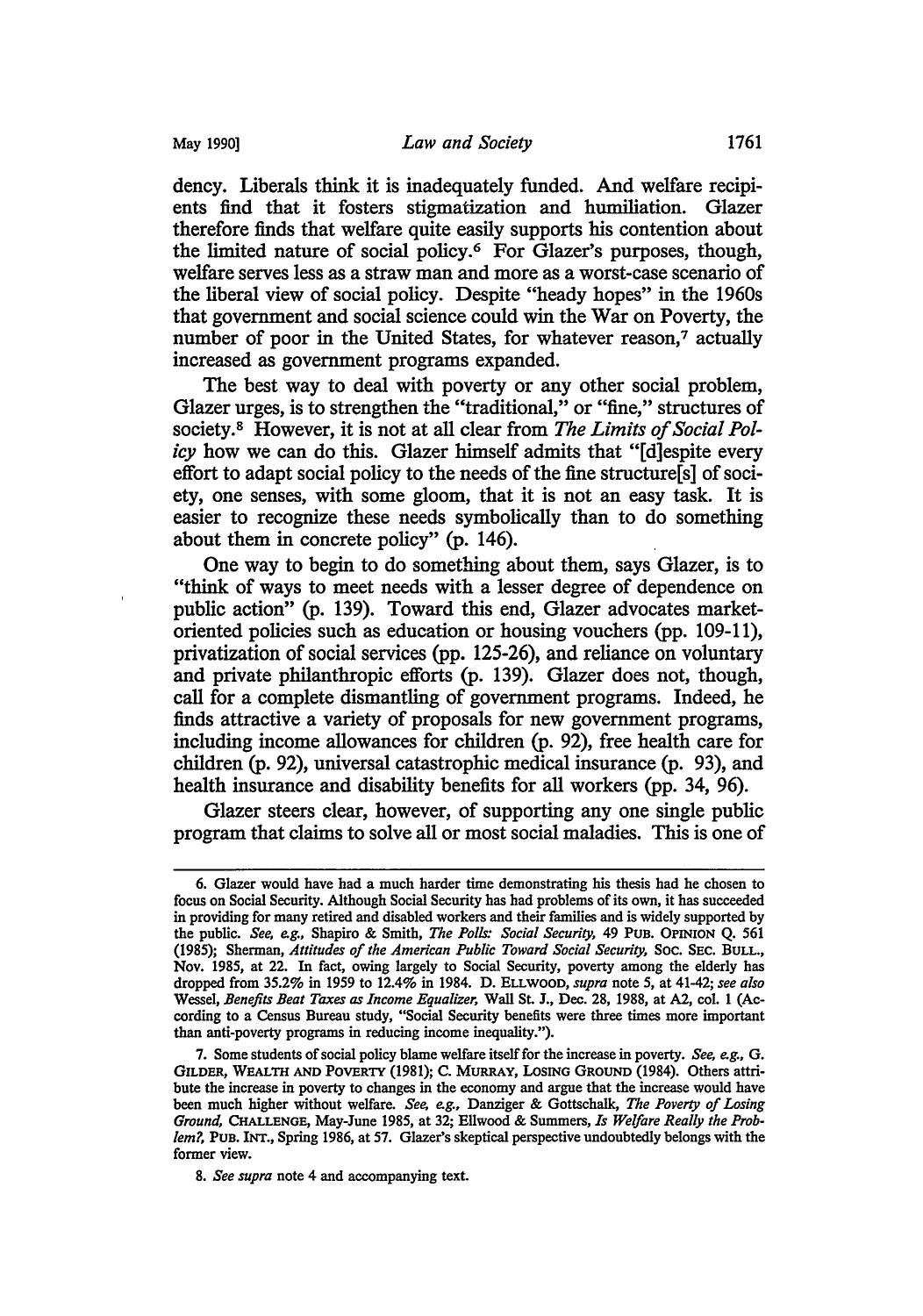his main points: social problems are too complex to expect that they will be solved by uniform, national programs. Instead, social policies should be diverse and decentralized if they are to address effectively the varied problems in society (p. 102). The problem of poverty illustrates this point well, for to speak of poverty in the United States is really to speak of many different social problems. Although many people associate poverty with the urban ghetto underclass, the underclass actually comprises only a small percentage of the poor in the United States.9 Poverty is actually a mixed bag. America has serious poverty in rural as well as urban areas; in two-parent as well as singleparent families; and among workers as well as the unemployed. It is unrealistic to believe that any one program could eliminate all these types of poverty. In demonstrating this fallacy, *The Limits of Social Policy* offers a useful reminder to adapt social policies to the varied conditions underlying social problems.

The main shortcoming of Glazer's book, however, lies in its failure to treat politics explicitly as a limitation on social policy. No list of the limits of social policy could be complete without including political factors, which undoubtedly act as a major constraint on social and especially welfare - policy in the United States. After all, it took Congress until 1988 to reform a welfare system that had been developed twenty years ago and has had evident problems ever since. <sup>10</sup> Moreover, even in this recent round of welfare reform which ultimately resulted in the Family Support Act of 1988,<sup>11</sup> Congress almost killed the legislation at the last minute.<sup>12</sup>

Although at various points throughout his book Glazer makes more or less oblique references to public opinion and other political aspects of the policymaking process, he fails to acknowledge the full importance of political and institutional constraints on policymaking.<sup>13</sup> This failure results, at least partly, from Glazer's reaction

12. Tolchin, *supra* note 10. Legislative politics, furthermore, are only one part of the policy process. Implementation of legislation introduces another level of politics that limits the effectiveness of social policy. *See, e.g.,* Hinds, *Pulling Families Out of Welfare is Proving to Be an Elusive Goal,* N.Y. Times, Apr. 2, 1990, at Al, Col. 1.

13. *The Limits of Social Policy* does contain an essay in which Glazer discussed how he thinks social attitudes have influenced the shape of American social policy. Pp. 168-92. Broad social attitudes unquestionably form an important part of the environment in which social policy is crafted. However, even within the broad climate created by social attitudes, many potentially viable policy options are available for dealing with social problems. Glazer neglects to address the fact that the implementation of policy within this array of options is significantly constrained by various political and institutional aspects of the policymaking process, including such things as interest groups, legislative committee structures, budgetary constraints, and underlying motivations and interests of political actors.

<sup>9.</sup> *See, e.g.,* D. ELLWOOD, *supra* note *5,* at 193 (dispelling myth that poverty is primarily concentrated in the urban underclass by noting that less than seven percent of the poor live in urban ghettos).

<sup>10.</sup> *See, e.g.,* Tolchin, *Welfare Overhaul: Right Timing for a War Dance,* N.Y. Times, Oct. 3, 1988, at Al8, col. 3.

<sup>11.</sup> Pub. L. No. 100-485, 1988 U.S. CODE CONG. & ADMIN. NEWS (102 Stat.) 2343.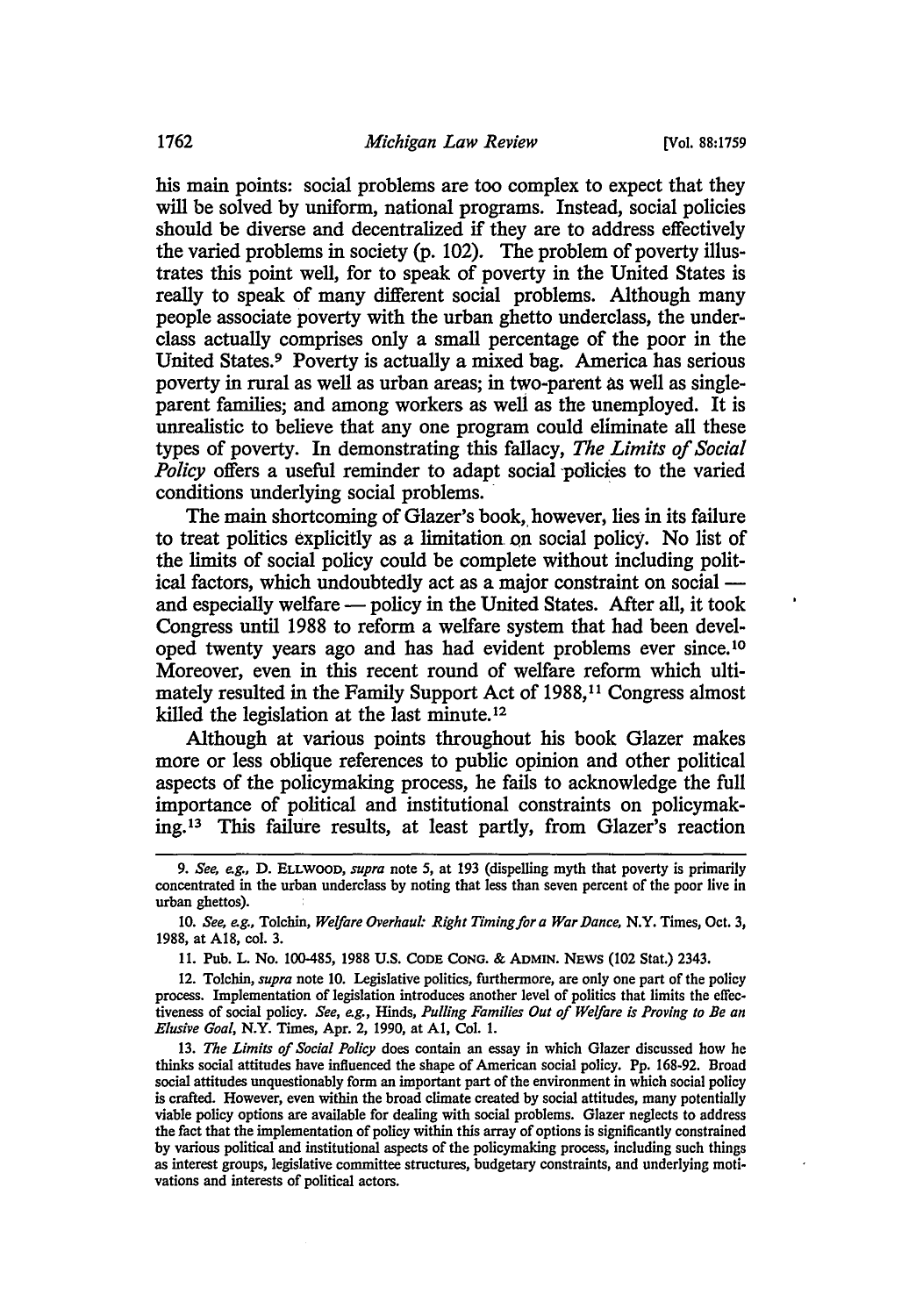against a view that blames the political system entirely for unresolved social ills (p. 3). Instead of indicting politicians for the failure to solve social problems, Glazer sees the failure as one that is inherent in social policy, owing to a lack of knowledge and to unintended impacts on the traditional structures of society. Glazer is certainly not incorrect in claiming that these are limits on social policy; however, in asserting that these are essentially the only limits, he falls victim to a false dichotomy between policy and politics.

Policy cannot be divorced from politics because "the shape of a policy is influenced by the institutional context within which it is formed."14 Thus, even if we had perfect knowledge and could design a policy that we would be certain would strengthen society, our ability to implement that policy would be limited by the political process. Although Glazer may be correct, for example, in supporting a program of universal health insurance, adopting and implementing such a program will be constrained by a political environment that has resisted such proposals for many years.<sup>15</sup>

Good ideas simply do not become social policy all on their own. Political and institutional conditions not only can keep good ideas from becoming law, they can also keep them from ever reaching the national lawmaking agenda.16 Even when a fairly good idea does become law, political conditions may lead to its repeal, as has recently occurred with the catastrophic health insurance program for the elderly.17 Recognizing the political constraints on policymaking is not necessarily to "blame" the political system for social ills, but rather is to recognize the reality in which social policy must be formulated. To be complete, Glazer's book should have included an explicit and systematic discussion of political and institutional constraints.

Despite this shortcoming, *The Limits of Social Policy* belongs on the reading lists of lawyers, judges, and others involved in setting and implementing social policy. Glazer's skeptical perspective is healthy, even though not everyone will agree with his specific criticisms.18

<sup>14.</sup> Ferejohn, *Congress and Redistribution,* in MAKING EcONOMIC POLICY IN CONGRESS 131, 134 (A. Schick ed. 1983).

<sup>15.</sup> On the politics surrounding proposals for a universal health care system, see generally COMPULSORY HEALTH INSURANCE (R. Numbers ed. 1982), and Navarro, *Why Some Countries Have National Health Insurance, Others Have National Health Services, and the* U.S. *Has Neither,* 28 Soc. SCI. MED. 887 (1989).

<sup>16.</sup> *See generally* J. KINGDON, AGENDAS, ALTERNATIVES, AND PUBLIC POLICY (1984).

<sup>17.</sup> *See, e.g.,* Cohn, *The Lessons of a Lost Low,* Wash. Post, Dec. 19, 1989, § 6 (Health), at 9, col. 1.

<sup>18.</sup> Indeed, at various points throughout *The Limits of Social Policy* Glazer himself seems to reject (at least tacitly) some of his own criticisms. For example, despite the fact that in the context of welfare Glazer faults incentive theory as being naive (pp. 19-20), he elsewhere asserts that the government can provide incentives for private volunteerism (p. 138). Likewise, though Glazer contends that the United States has nearly exhausted the economic resources that it can devote to social programs (p. 99), he nevertheless supports such costly proposals as governmental income allowances for children (pp. 34, 92, 100), paid health care for children (p. 92), universal